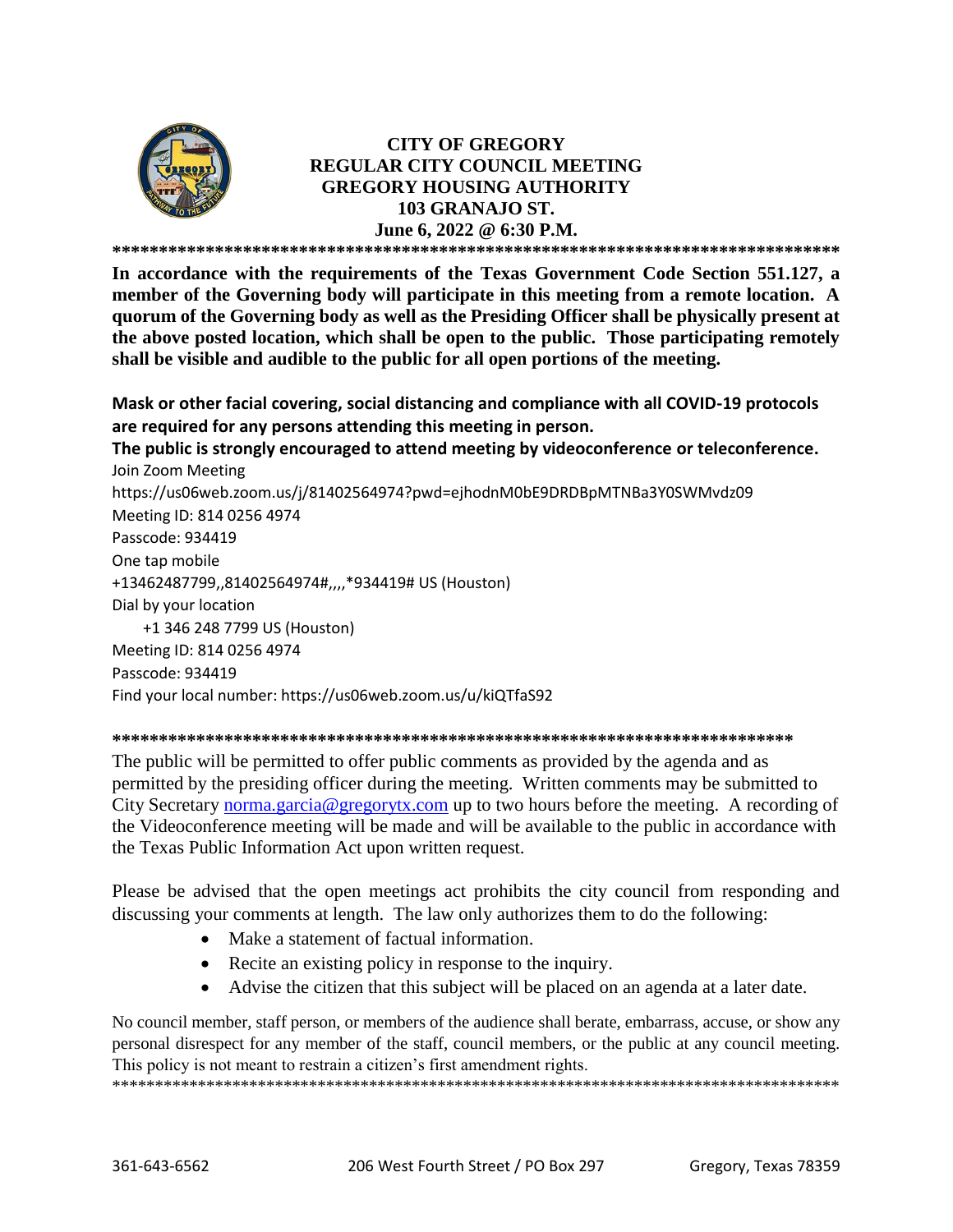# **AGENDA**

- I. CALL MEETING TO ORDER and ESTABLISH QUORUM
- II. MOMENT OF SILENCE AND PLEDGE ALLEGIANCE
- III. PUBLIC COMMENTS FROM AUDIENCE
- IV. PUBLIC HEARINGS
- V. PRESENTATIONS
	- a) Check presentation from Cheniere Energy for \$100,000 investment to Our Children's Park Splash Pad – Presentation by Ms. Michelle Hinojosa and Ms. Colette Walls
	- b) Discussion of fire codes, windstorm and removal of brush, presentation by Mr. Gilbert Hernandez
- VI.. CONSENT AGENDA (All of the following items are considered to be self-explanatory by the City Council and will enacted with one motion; there will be no separate discussion of these items unless a Council Member requests)
- a) Minutes of May 16, 2022
- VII. ACTION ITEMS: The following items are for consideration, discussion and action:
	- a) Consideration with possible action to approve current CPI (Consumer Price Index) amendment for Republic Services Base Residential Rage – Mr. Kristian Santos
	- b) Consideration with possible action on Municipal Complex Invoices from Ardurra
- III. OLD BUSINESS –
- IX. CLOSED SESSION: CLOSED SESSION: City Council will recess its open meeting and reconvene in Closed Session:
	- a) Pursuant to Texas Government Code Section 551.071 for consultation with the City Attorney and Special Counsel, to receive legal advice regarding a matter in which the duty of the attorney to the governmental body under the Texas Disciplinary Rules of Professional Conduct of the State Bar of Texas clearly conflicts with Chapter 551 of the Government Code, to include the following matters:
		- a) Municipal Complex Invoices from Ardurra
- X. OPEN SESSION: The City Council will reconvene into Regular Session upon conclusion Of the Closed Session and may recall any item posted for Closed Session for action, as necessary.

# XI. OTHER

- A. REPORTS: The following items are for discussion, consideration, and action. A separate discussion or action on items listed below will be held if requested by a council member.
	- 1. City Staff
	- 2. Volunteer Fire Dept.